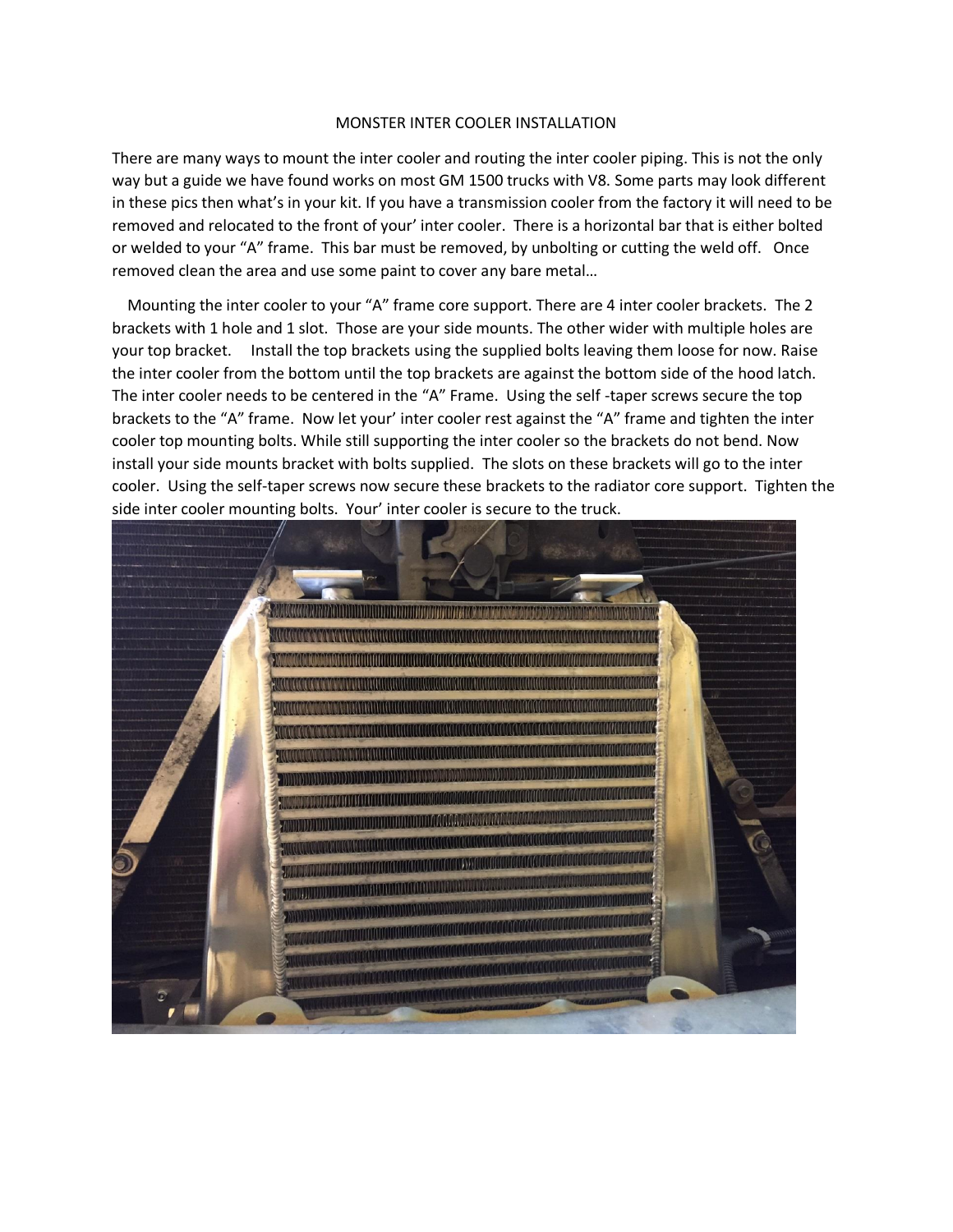

!!!!!!! As you install your silicones remember to slip your t-bolt clamps needed for that silicone!!!!!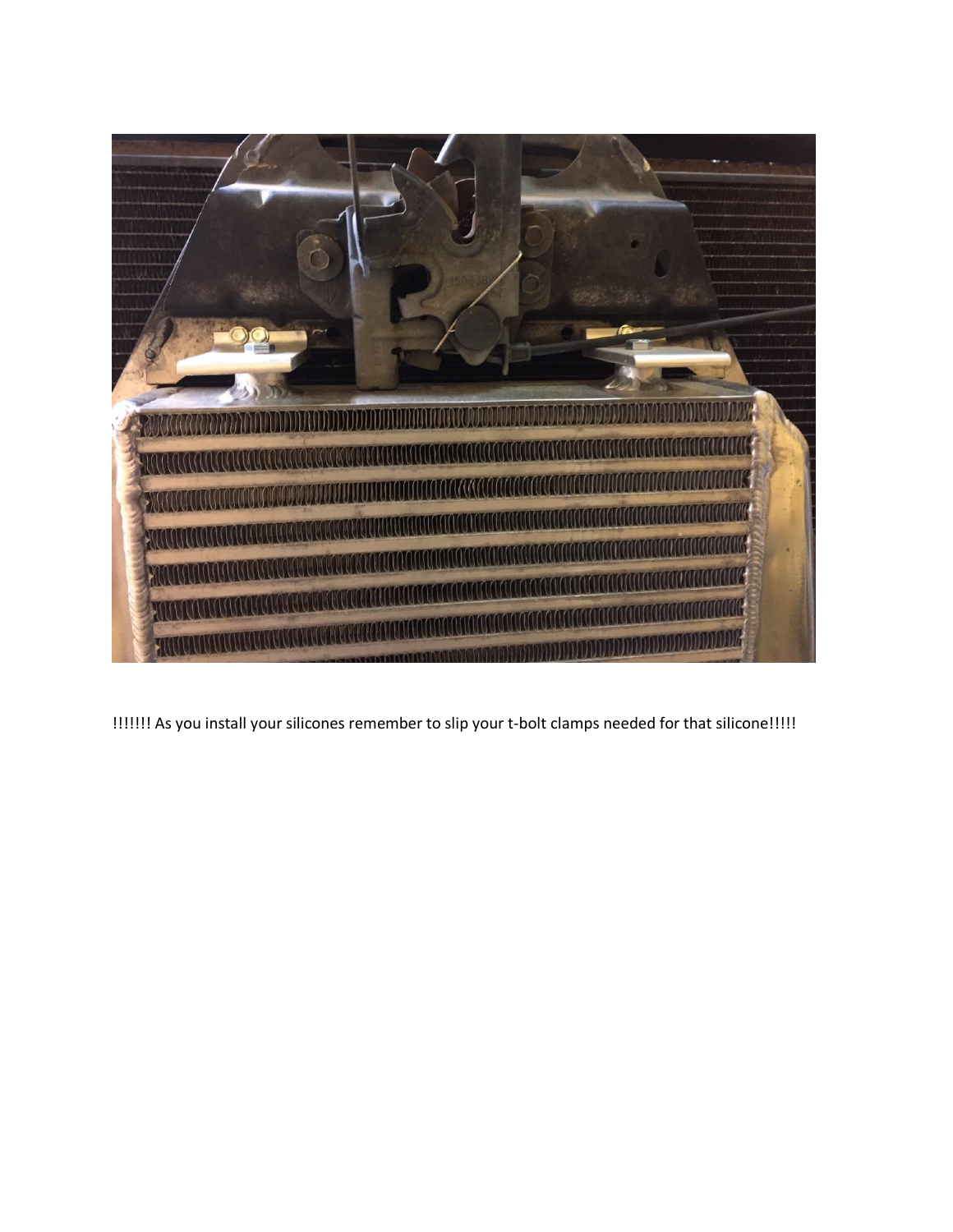Starting at the turbo discharge.

The discahrge will need to be aiming downward near your belt tentioner. The cover should be a little loose at this time so you can make small adjsutments as needed. Install the 90' silicone that fits the discharge the silicones outlet will be aiming forward toward the radiator. Depending on turbo, could be 2.5"/3.0"/4.0 " The next piece will be a 90' aluminum tubing, (short side.) The long side or leg will be aiming down towards the ground.

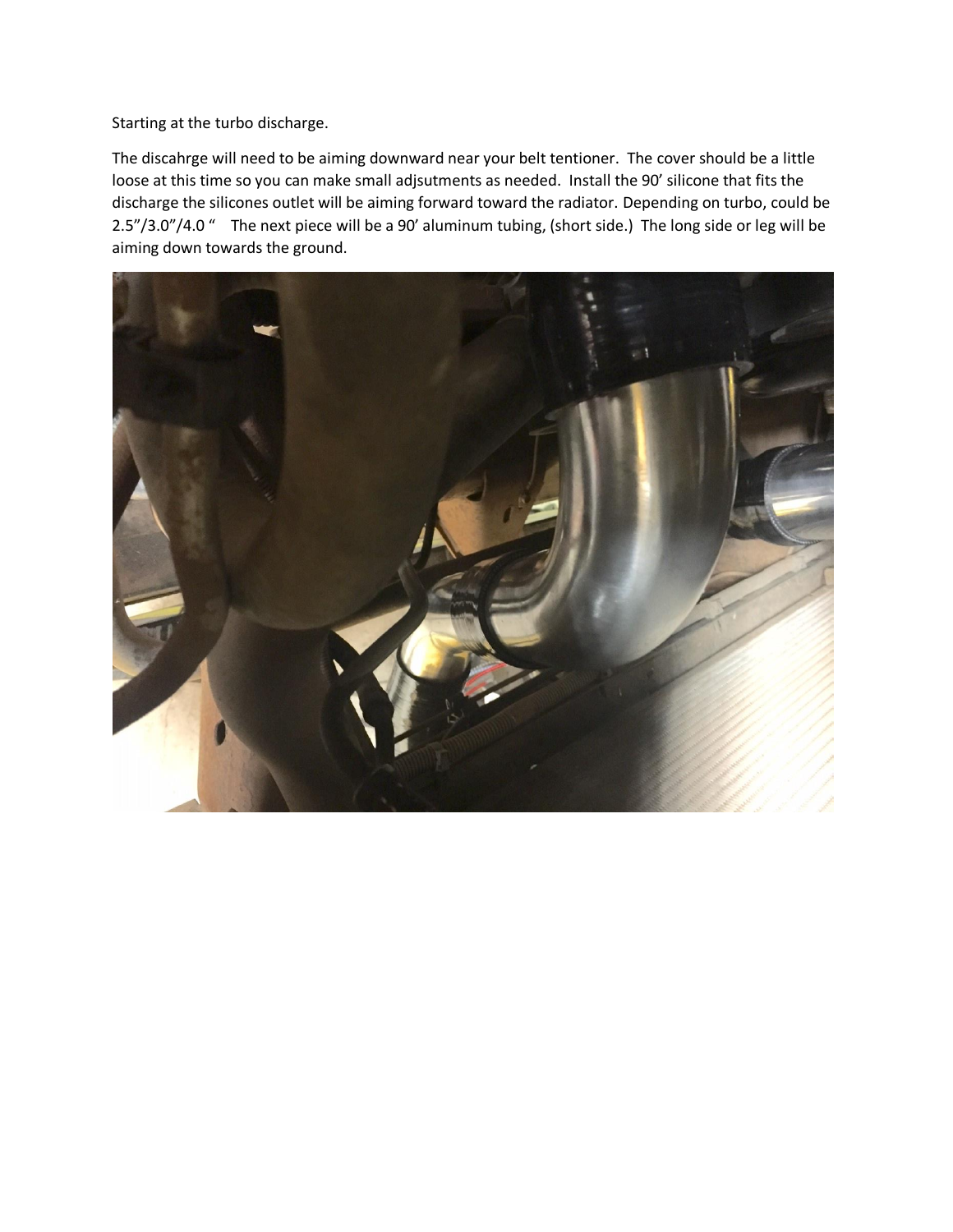Traveling down, Next will be a Straight silicone and Long leg of 45' aluminum. The end of this 45' aluminum tubing will have a 45' silcone coupler that will attach directly to the inter cooler on the passenger side.



Now tighten the T-bolt clamps on the piping installed. And remember to tighten the compressor cover bolts once finally adjustment is made. The passenger side inter cooler piping routing is completed.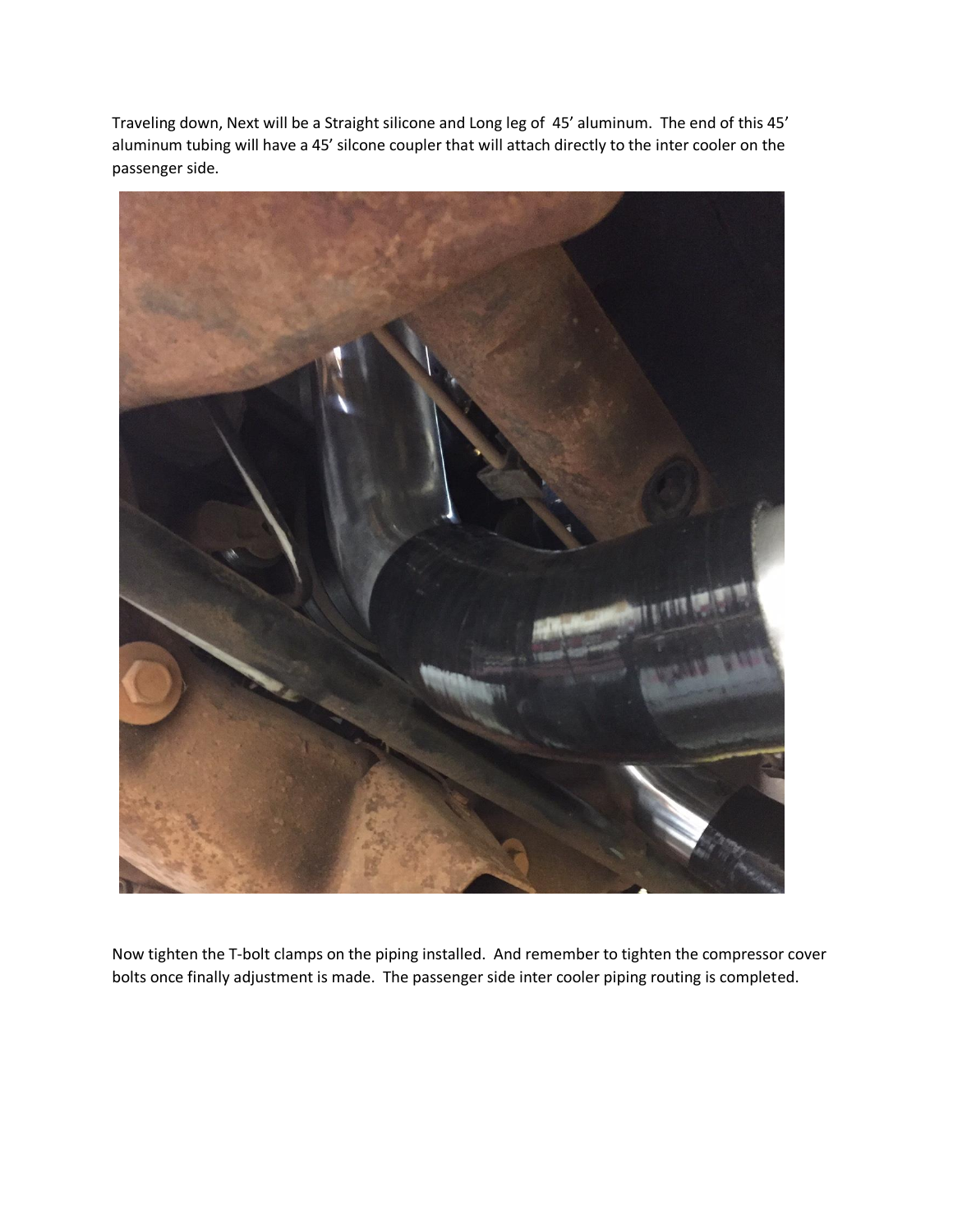Moving on to the Drive side starting at the intercooler. Install the 45' silicone coupler. Once installed it will need to be rotated slight inward. Then install the 45' aluminum tubing that has the blow off valve. The BOV is aiming inward.



"Tip." Its easier to install the actual BOV on the work bench, prior to installing this tube.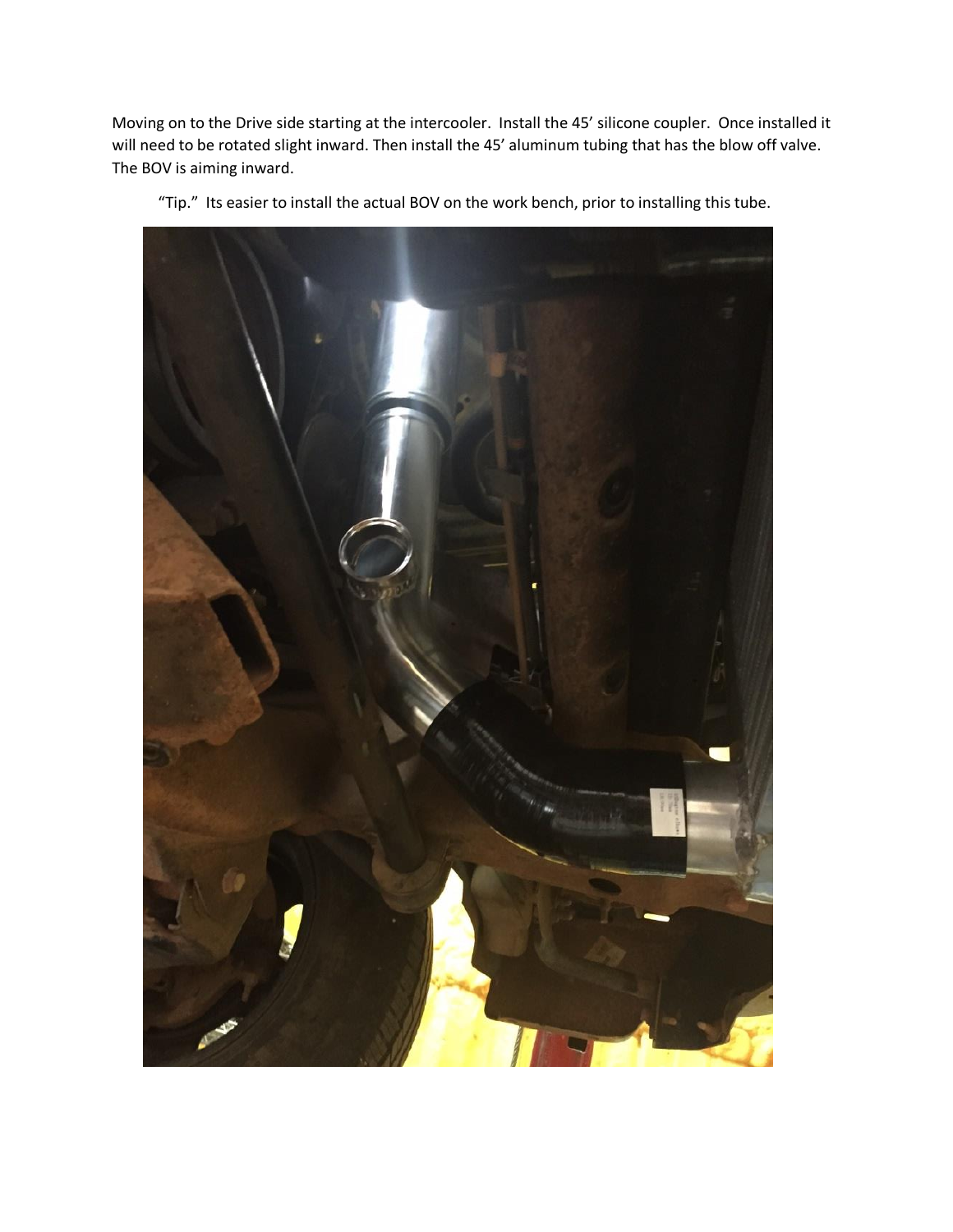Now if your vehicle is a **99-08 mass air system kit**. You will install the 3-3.750 transition silicone on to the end of your bov pipe. Then your Mass air meter, and finally the 3.750-3.5" transition silicone. If you are using Speed Density tuning, or a 09+ mass air meter. You would install a 3.0-3.5 transition on this BOV pipe.



Last aluminum pipe is your 3.5" throttle pipe. The Long Leg will slip in to the 3.5" silicone that was attached to the mass air meter or the BOV pipe directly. The short leg will be aiming at your throttle